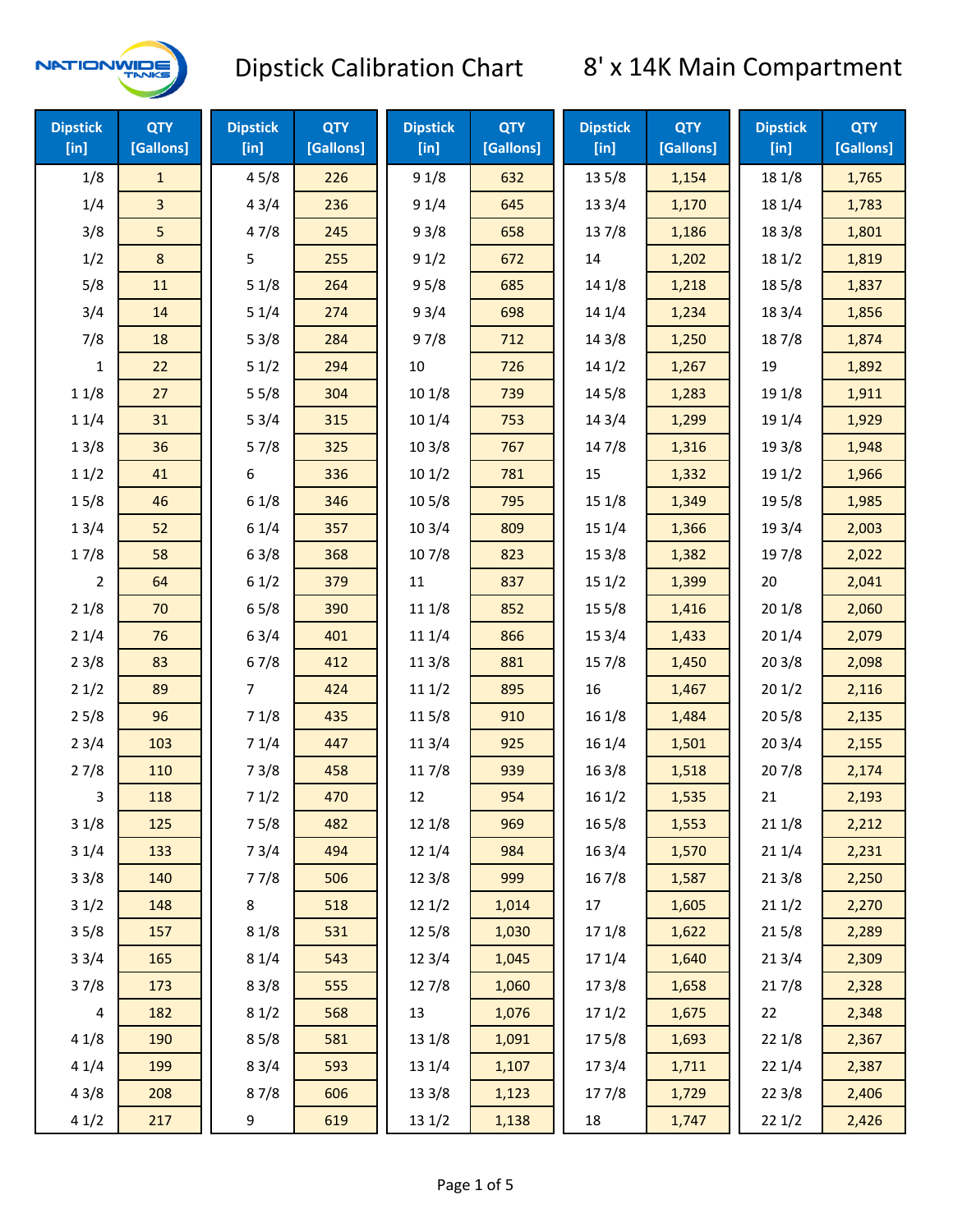

| <b>Dipstick</b><br>[in] | <b>QTY</b><br>[Gallons] | <b>Dipstick</b><br>$[$ in] | <b>QTY</b><br>[Gallons] | <b>Dipstick</b><br>$[$ in] | <b>QTY</b><br>[Gallons] | <b>Dipstick</b><br>$[$ in] | <b>QTY</b><br>[Gallons] | <b>Dipstick</b><br>[in] | <b>QTY</b><br>[Gallons] |
|-------------------------|-------------------------|----------------------------|-------------------------|----------------------------|-------------------------|----------------------------|-------------------------|-------------------------|-------------------------|
| 225/8                   | 2,446                   | 271/8                      | 3,183                   | 315/8                      | 3,964                   | 36 1/8                     | 4,779                   | 40 5/8                  | 5,617                   |
| 223/4                   | 2,466                   | 271/4                      | 3,204                   | 31 3/4                     | 3,986                   | 36 1/4                     | 4,802                   | 403/4                   | 5,641                   |
| 227/8                   | 2,485                   | 273/8                      | 3,225                   | 317/8                      | 4,009                   | 363/8                      | 4,825                   | 407/8                   | 5,664                   |
| 23                      | 2,505                   | 271/2                      | 3,246                   | 32                         | 4,031                   | 361/2                      | 4,848                   | 41                      | 5,688                   |
| 231/8                   | 2,525                   | 275/8                      | 3,268                   | 32 1/8                     | 4,053                   | $36\,5/8$                  | 4,871                   | 41 1/8                  | 5,712                   |
| 231/4                   | 2,545                   | 273/4                      | 3,289                   | 32 1/4                     | 4,075                   | 363/4                      | 4,894                   | 41 1/4                  | 5,735                   |
| 233/8                   | 2,565                   | 277/8                      | 3,310                   | 32 3/8                     | 4,098                   | 367/8                      | 4,917                   | 413/8                   | 5,759                   |
| 231/2                   | 2,585                   | 28                         | 3,332                   | 321/2                      | 4,120                   | 37                         | 4,940                   | 411/2                   | 5,782                   |
| 235/8                   | 2,605                   | 28 1/8                     | 3,353                   | 325/8                      | 4,143                   | 37 1/8                     | 4,963                   | 41 5/8                  | 5,806                   |
| 233/4                   | 2,625                   | 28 1/4                     | 3,375                   | 32 3/4                     | 4,165                   | 37 1/4                     | 4,987                   | 41 3/4                  | 5,830                   |
| 237/8                   | 2,645                   | 28 3/8                     | 3,396                   | 327/8                      | 4,187                   | 373/8                      | 5,010                   | 417/8                   | 5,853                   |
| 24                      | 2,666                   | 28 1/2                     | 3,417                   | 33                         | 4,210                   | 371/2                      | 5,033                   | 42                      | 5,877                   |
| 24 1/8                  | 2,686                   | 28 5/8                     | 3,439                   | 33 1/8                     | 4,232                   | 375/8                      | 5,056                   | 42 1/8                  | 5,901                   |
| 241/4                   | 2,706                   | 283/4                      | 3,460                   | 33 1/4                     | 4,255                   | 373/4                      | 5,079                   | 42 1/4                  | 5,924                   |
| 243/8                   | 2,727                   | 287/8                      | 3,482                   | 333/8                      | 4,278                   | 377/8                      | 5,103                   | 42 3/8                  | 5,948                   |
| 241/2                   | 2,747                   | 29                         | 3,504                   | 33 1/2                     | 4,300                   | 38                         | 5,126                   | 421/2                   | 5,972                   |
| 245/8                   | 2,767                   | 29 1/8                     | 3,525                   | 33 5/8                     | 4,323                   | 38 1/8                     | 5,149                   | 42 5/8                  | 5,995                   |
| 243/4                   | 2,788                   | 29 1/4                     | 3,547                   | 33 3/4                     | 4,345                   | 38 1/4                     | 5,172                   | 42 3/4                  | 6,019                   |
| 24 7/8                  | 2,808                   | 293/8                      | 3,569                   | 337/8                      | 4,368                   | 38 3/8                     | 5,196                   | 427/8                   | 6,043                   |
| 25                      | 2,829                   | 29 1/2                     | 3,590                   | 34                         | 4,391                   | 38 1/2                     | 5,219                   | 43                      | 6,066                   |
| 251/8                   | 2,849                   | 29 5/8                     | 3,612                   | 34 1/8                     | 4,413                   | 38 5/8                     | 5,242                   | 43 1/8                  | 6,090                   |
| 251/4                   | 2,870                   | 29 3/4                     | 3,634                   | 34 1/4                     | 4,436                   | 38 3/4                     | 5,266                   | 43 1/4                  | 6,114                   |
| 253/8                   | 2,890                   | 297/8                      | 3,656                   | 34 3/8                     | 4,459                   | 387/8                      | 5,289                   | 43 3/8                  | 6,137                   |
| 251/2                   | 2,911                   | 30                         | 3,678                   | 34 1/2                     | 4,481                   | 39                         | 5,312                   | 43 1/2                  | 6,161                   |
| 255/8                   | 2,932                   | 301/8                      | 3,699                   | 345/8                      | 4,504                   | 39 1/8                     | 5,336                   | 43 5/8                  | 6,185                   |
| 253/4                   | 2,952                   | 30 1/4                     | 3,721                   | 34 3/4                     | 4,527                   | 39 1/4                     | 5,359                   | 43 3/4                  | 6,209                   |
| 257/8                   | 2,973                   | 303/8                      | 3,743                   | 347/8                      | 4,550                   | 39 3/8                     | 5,383                   | 437/8                   | 6,232                   |
| 26                      | 2,994                   | 301/2                      | 3,765                   | 35                         | 4,573                   | 39 1/2                     | 5,406                   | 44                      | 6,256                   |
| 261/8                   | 3,015                   | 30 5/8                     | 3,787                   | 35 1/8                     | 4,595                   | 39 5/8                     | 5,429                   | 44 1/8                  | 6,280                   |
| 261/4                   | 3,036                   | 30 3/4                     | 3,809                   | 35 1/4                     | 4,618                   | 39 3/4                     | 5,453                   | 44 1/4                  | 6,304                   |
| 263/8                   | 3,057                   | 307/8                      | 3,831                   | 35 3/8                     | 4,641                   | 397/8                      | 5,476                   | 44 3/8                  | 6,328                   |
| 261/2                   | 3,078                   | 31                         | 3,853                   | 35 1/2                     | 4,664                   | 40                         | 5,500                   | 44 1/2                  | 6,351                   |
| 265/8                   | 3,099                   | 31 1/8                     | 3,875                   | $35\,5/8$                  | 4,687                   | 40 1/8                     | 5,523                   | 44 5/8                  | 6,375                   |
| 263/4                   | 3,120                   | 31 1/4                     | 3,898                   | 35 3/4                     | 4,710                   | 40 1/4                     | 5,547                   | 44 3/4                  | 6,399                   |
| 267/8                   | 3,141                   | 31 3/8                     | 3,920                   | 357/8                      | 4,733                   | 40 3/8                     | 5,570                   | 447/8                   | 6,423                   |
| 27                      | 3,162                   | 31 1/2                     | 3,942                   | 36                         | 4,756                   | 40 1/2                     | 5,594                   | 45                      | 6,447                   |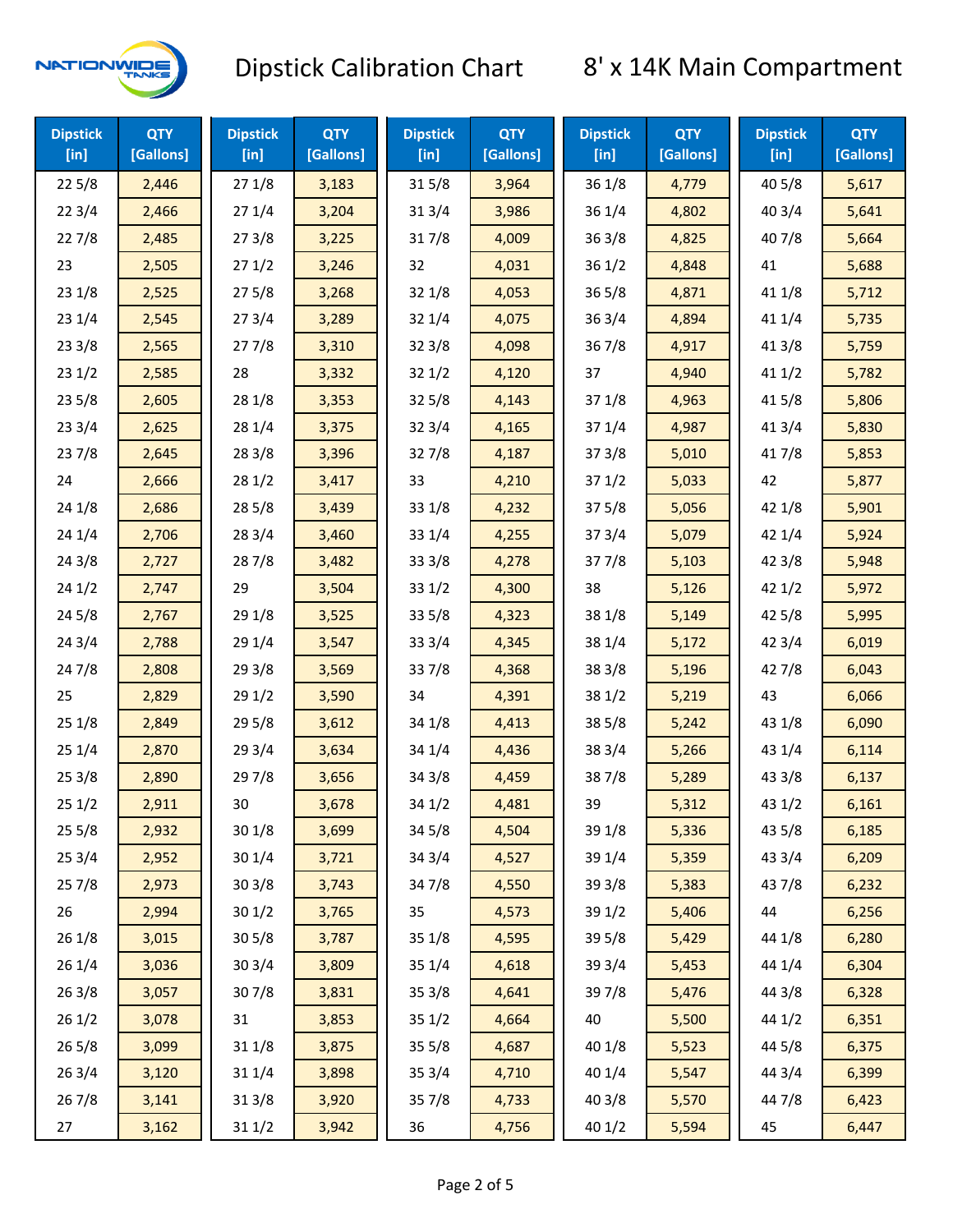

| <b>Dipstick</b><br>$[$ in] | <b>QTY</b><br>[Gallons] | <b>Dipstick</b><br>$[$ in] | <b>QTY</b><br>[Gallons] | <b>Dipstick</b><br>$[$ in] | <b>QTY</b><br>[Gallons] | <b>Dipstick</b><br>$[$ in] | <b>QTY</b><br>[Gallons] | <b>Dipstick</b><br>$[$ in] | <b>QTY</b><br>[Gallons] |
|----------------------------|-------------------------|----------------------------|-------------------------|----------------------------|-------------------------|----------------------------|-------------------------|----------------------------|-------------------------|
| 45 1/8                     | 6,470                   | 49 5/8                     | 7,329                   | 54 1/8                     | 8,185                   | 58 5/8                     | 9,028                   | 63 1/8                     | 9,850                   |
| 45 1/4                     | 6,494                   | 49 3/4                     | 7,353                   | 54 1/4                     | 8,208                   | 58 3/4                     | 9,051                   | 63 1/4                     | 9,873                   |
| 45 3/8                     | 6,518                   | 49 7/8                     | 7,377                   | 54 3/8                     | 8,232                   | 587/8                      | 9,074                   | 63 3/8                     | 9,895                   |
| 451/2                      | 6,542                   | 50                         | 7,401                   | 54 1/2                     | 8,255                   | 59                         | 9,097                   | 631/2                      | 9,918                   |
| 45 5/8                     | 6,566                   | 501/8                      | 7,424                   | 54 5/8                     | 8,279                   | 59 1/8                     | 9,121                   | 63 5/8                     | 9,940                   |
| 45 3/4                     | 6,590                   | 501/4                      | 7,448                   | 54 3/4                     | 8,303                   | 59 1/4                     | 9,144                   | 63 3/4                     | 9,962                   |
| 45 7/8                     | 6,613                   | 503/8                      | 7,472                   | 54 7/8                     | 8,326                   | 59 3/8                     | 9,167                   | 637/8                      | 9,985                   |
| 46                         | 6,637                   | 501/2                      | 7,496                   | 55                         | 8,350                   | 59 1/2                     | 9,190                   | 64                         | 10,007                  |
| 46 1/8                     | 6,661                   | 505/8                      | 7,520                   | 55 1/8                     | 8,373                   | 59 5/8                     | 9,213                   | 64 1/8                     | 10,029                  |
| 46 1/4                     | 6,685                   | 50 3/4                     | 7,544                   | 55 1/4                     | 8,397                   | 59 3/4                     | 9,236                   | 64 1/4                     | 10,051                  |
| 46 3/8                     | 6,709                   | 507/8                      | 7,567                   | 55 3/8                     | 8,420                   | 59 7/8                     | 9,259                   | 64 3/8                     | 10,074                  |
| 46 1/2                     | 6,733                   | 51                         | 7,591                   | 55 1/2                     | 8,444                   | 60                         | 9,282                   | 64 1/2                     | 10,096                  |
| 46 5/8                     | 6,756                   | 511/8                      | 7,615                   | 55 5/8                     | 8,468                   | 60 1/8                     | 9,305                   | 64 5/8                     | 10,118                  |
| 46 3/4                     | 6,780                   | 51 1/4                     | 7,639                   | 55 3/4                     | 8,491                   | 60 1/4                     | 9,328                   | 64 3/4                     | 10,140                  |
| 46 7/8                     | 6,804                   | 513/8                      | 7,663                   | 55 7/8                     | 8,515                   | 60 3/8                     | 9,351                   | 64 7/8                     | 10,162                  |
| 47                         | 6,828                   | 511/2                      | 7,686                   | 56                         | 8,538                   | 601/2                      | 9,374                   | 65                         | 10,184                  |
| 47 1/8                     | 6,852                   | 515/8                      | 7,710                   | 56 1/8                     | 8,561                   | 60 5/8                     | 9,397                   | 65 1/8                     | 10,206                  |
| 47 1/4                     | 6,876                   | 513/4                      | 7,734                   | 56 1/4                     | 8,585                   | 60 3/4                     | 9,420                   | 65 1/4                     | 10,229                  |
| 47 3/8                     | 6,900                   | 517/8                      | 7,758                   | 56 3/8                     | 8,608                   | 607/8                      | 9,442                   | 65 3/8                     | 10,251                  |
| 47 1/2                     | 6,923                   | 52                         | 7,782                   | 56 1/2                     | 8,632                   | 61                         | 9,465                   | 65 1/2                     | 10,273                  |
| 475/8                      | 6,947                   | 52 1/8                     | 7,805                   | 56 5/8                     | 8,655                   | 61 1/8                     | 9,488                   | 65 5/8                     | 10,294                  |
| 47 3/4                     | 6,971                   | 52 1/4                     | 7,829                   | 56 3/4                     | 8,679                   | 61 1/4                     | 9,511                   | 65 3/4                     | 10,316                  |
| 47 7/8                     | 6,995                   | 52 3/8                     | 7,853                   | 567/8                      | 8,702                   | 61 3/8                     | 9,534                   | 65 7/8                     | 10,338                  |
| 48                         | 7,019                   | 521/2                      | 7,877                   | 57                         | 8,725                   | 611/2                      | 9,556                   | 66                         | 10,360                  |
| 48 1/8                     | 7,043                   | 525/8                      | 7,900                   | 57 1/8                     | 8,749                   | 615/8                      | 9,579                   | 66 1/8                     | 10,382                  |
| 48 1/4                     | 7,067                   | 52 3/4                     | 7,924                   | 57 1/4                     | 8,772                   | 61 3/4                     | 9,602                   | 66 1/4                     | 10,404                  |
| 48 3/8                     | 7,090                   | 527/8                      | 7,948                   | 57 3/8                     | 8,795                   | 617/8                      | 9,625                   | 66 3/8                     | 10,426                  |
| 48 1/2                     | 7,114                   | 53                         | 7,971                   | 57 1/2                     | 8,819                   | 62                         | 9,647                   | 66 1/2                     | 10,447                  |
| 48 5/8                     | 7,138                   | 53 1/8                     | 7,995                   | 57 5/8                     | 8,842                   | 62 1/8                     | 9,670                   | 66 5/8                     | 10,469                  |
| 48 3/4                     | 7,162                   | 53 1/4                     | 8,019                   | 573/4                      | 8,865                   | 62 1/4                     | 9,693                   | 66 3/4                     | 10,491                  |
| 487/8                      | 7,186                   | 53 3/8                     | 8,043                   | 577/8                      | 8,889                   | 62 3/8                     | 9,715                   | 667/8                      | 10,512                  |
| 49                         | 7,210                   | 53 1/2                     | 8,066                   | 58                         | 8,912                   | 62 1/2                     | 9,738                   | 67                         | 10,534                  |
| 49 1/8                     | 7,234                   | 53 5/8                     | 8,090                   | 58 1/8                     | 8,935                   | 62 5/8                     | 9,760                   | 671/8                      | 10,556                  |
| 49 1/4                     | 7,258                   | 53 3/4                     | 8,114                   | 58 1/4                     | 8,958                   | 62 3/4                     | 9,783                   | 67 1/4                     | 10,577                  |
| 49 3/8                     | 7,281                   | 537/8                      | 8,137                   | 58 3/8                     | 8,982                   | 627/8                      | 9,805                   | 67 3/8                     | 10,599                  |
| 49 1/2                     | 7,305                   | 54                         | 8,161                   | 58 1/2                     | 9,005                   | 63                         | 9,828                   | 67 1/2                     | 10,620                  |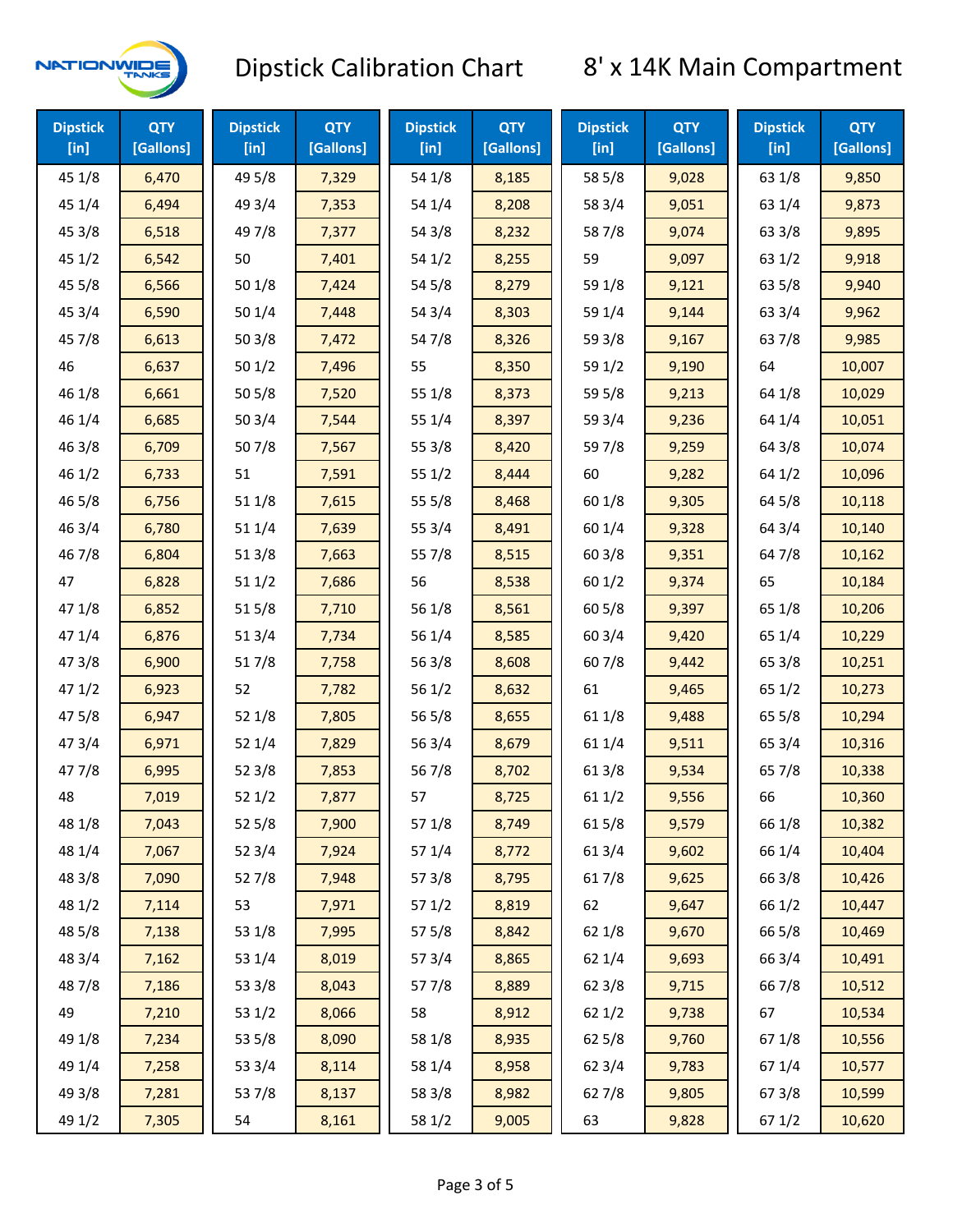

| <b>Dipstick</b><br>$[$ in] | <b>QTY</b><br>[Gallons] | <b>Dipstick</b><br>$[$ in] | <b>QTY</b><br>[Gallons] | <b>Dipstick</b><br>$[$ in] | <b>QTY</b><br>[Gallons] | <b>Dipstick</b><br>$[$ in] | <b>QTY</b><br>[Gallons] | <b>Dipstick</b><br>[in] | <b>QTY</b><br>[Gallons] |
|----------------------------|-------------------------|----------------------------|-------------------------|----------------------------|-------------------------|----------------------------|-------------------------|-------------------------|-------------------------|
| 67 5/8                     | 10,642                  | 72 1/8                     | 11,392                  | 765/8                      | 12,090                  | 81 1/8                     | 12,722                  | 855/8                   | 13,271                  |
| 67 3/4                     | 10,663                  | 72 1/4                     | 11,412                  | 763/4                      | 12,109                  | 81 1/4                     | 12,738                  | 85 3/4                  | 13,285                  |
| 677/8                      | 10,685                  | 72 3/8                     | 11,433                  | 767/8                      | 12,127                  | 81 3/8                     | 12,755                  | 857/8                   | 13,298                  |
| 68                         | 10,706                  | 72 1/2                     | 11,453                  | 77                         | 12,146                  | 811/2                      | 12,771                  | 86                      | 13,312                  |
| 68 1/8                     | 10,727                  | 725/8                      | 11,473                  | 77 1/8                     | 12,164                  | 815/8                      | 12,787                  | 86 1/8                  | 13,326                  |
| 68 1/4                     | 10,749                  | 72 3/4                     | 11,493                  | 77 1/4                     | 12,182                  | 813/4                      | 12,804                  | 86 1/4                  | 13,339                  |
| 68 3/8                     | 10,770                  | 727/8                      | 11,513                  | 77 3/8                     | 12,200                  | 817/8                      | 12,820                  | 86 3/8                  | 13,353                  |
| 68 1/2                     | 10,791                  | 73                         | 11,532                  | 771/2                      | 12,219                  | 82                         | 12,836                  | 86 1/2                  | 13,366                  |
| 68 5/8                     | 10,813                  | 73 1/8                     | 11,552                  | 775/8                      | 12,237                  | 82 1/8                     | 12,852                  | 86 5/8                  | 13,379                  |
| 68 3/4                     | 10,834                  | 73 1/4                     | 11,572                  | 773/4                      | 12,255                  | 82 1/4                     | 12,868                  | 86 3/4                  | 13,393                  |
| 687/8                      | 10,855                  | 73 3/8                     | 11,592                  | 777/8                      | 12,273                  | 82 3/8                     | 12,884                  | 867/8                   | 13,406                  |
| 69                         | 10,876                  | 73 1/2                     | 11,612                  | 78                         | 12,291                  | 821/2                      | 12,899                  | 87                      | 13,419                  |
| 69 1/8                     | 10,897                  | 73 5/8                     | 11,631                  | 78 1/8                     | 12,309                  | 825/8                      | 12,915                  | 871/8                   | 13,432                  |
| 69 1/4                     | 10,918                  | 73 3/4                     | 11,651                  | 78 1/4                     | 12,327                  | 82 3/4                     | 12,931                  | 871/4                   | 13,444                  |
| 69 3/8                     | 10,939                  | 737/8                      | 11,671                  | 78 3/8                     | 12,345                  | 827/8                      | 12,946                  | 87 3/8                  | 13,457                  |
| 69 1/2                     | 10,960                  | 74                         | 11,690                  | 78 1/2                     | 12,362                  | 83                         | 12,962                  | 871/2                   | 13,470                  |
| 69 5/8                     | 10,981                  | 74 1/8                     | 11,710                  | 78 5/8                     | 12,380                  | 83 1/8                     | 12,977                  | 875/8                   | 13,482                  |
| 69 3/4                     | 11,002                  | 74 1/4                     | 11,729                  | 78 3/4                     | 12,398                  | 83 1/4                     | 12,993                  | 87 3/4                  | 13,495                  |
| 697/8                      | 11,023                  | 74 3/8                     | 11,749                  | 787/8                      | 12,415                  | 83 3/8                     | 13,008                  | 877/8                   | 13,507                  |
| 70                         | 11,044                  | 74 1/2                     | 11,768                  | 79                         | 12,433                  | 83 1/2                     | 13,023                  | 88                      | 13,519                  |
| 70 1/8                     | 11,065                  | 74 5/8                     | 11,787                  | 79 1/8                     | 12,450                  | 83 5/8                     | 13,038                  | 88 1/8                  | 13,532                  |
| 70 1/4                     | 11,085                  | 74 3/4                     | 11,807                  | 79 1/4                     | 12,468                  | 83 3/4                     | 13,054                  | 88 1/4                  | 13,544                  |
| 70 3/8                     | 11,106                  | 747/8                      | 11,826                  | 79 3/8                     | 12,485                  | 837/8                      | 13,069                  | 88 3/8                  | 13,556                  |
| 70 1/2                     | 11,127                  | 75                         | 11,845                  | 79 1/2                     | 12,502                  | 84                         | 13,084                  | 88 1/2                  | 13,568                  |
| 70 5/8                     | 11,147                  | 75 1/8                     | 11,864                  | 79 5/8                     | 12,520                  | 84 1/8                     | 13,098                  | 88 5/8                  | 13,579                  |
| 70 3/4                     | 11,168                  | 75 1/4                     | 11,883                  | 79 3/4                     | 12,537                  | 84 1/4                     | 13,113                  | 88 3/4                  | 13,591                  |
| 70 7/8                     | 11,189                  | 75 3/8                     | 11,902                  | 79 7/8                     | 12,554                  | 84 3/8                     | 13,128                  | 887/8                   | 13,603                  |
| 71                         | 11,209                  | 75 1/2                     | 11,921                  | 80                         | 12,571                  | 84 1/2                     | 13,143                  | 89                      | 13,614                  |
| 71 1/8                     | 11,230                  | 75 5/8                     | 11,940                  | 80 1/8                     | 12,588                  | 84 5/8                     | 13,157                  | 89 1/8                  | 13,625                  |
| 71 1/4                     | 11,250                  | 75 3/4                     | 11,959                  | 80 1/4                     | 12,605                  | 84 3/4                     | 13,172                  | 89 1/4                  | 13,637                  |
| 713/8                      | 11,271                  | 75 7/8                     | 11,978                  | 80 3/8                     | 12,622                  | 84 7/8                     | 13,186                  | 89 3/8                  | 13,648                  |
| 71 1/2                     | 11,291                  | 76                         | 11,997                  | 80 1/2                     | 12,639                  | 85                         | 13,200                  | 89 1/2                  | 13,659                  |
| 715/8                      | 11,311                  | 76 1/8                     | 12,016                  | 80 5/8                     | 12,656                  | 85 1/8                     | 13,215                  | 89 5/8                  | 13,670                  |
| 713/4                      | 11,332                  | 76 1/4                     | 12,034                  | 80 3/4                     | 12,672                  | 85 1/4                     | 13,229                  | 89 3/4                  | 13,681                  |
| 717/8                      | 11,352                  | 763/8                      | 12,053                  | 807/8                      | 12,689                  | 85 3/8                     | 13,243                  | 897/8                   | 13,692                  |
| 72                         | 11,372                  | 76 1/2                     | 12,072                  | 81                         | 12,705                  | 85 1/2                     | 13,257                  | 90                      | 13,702                  |